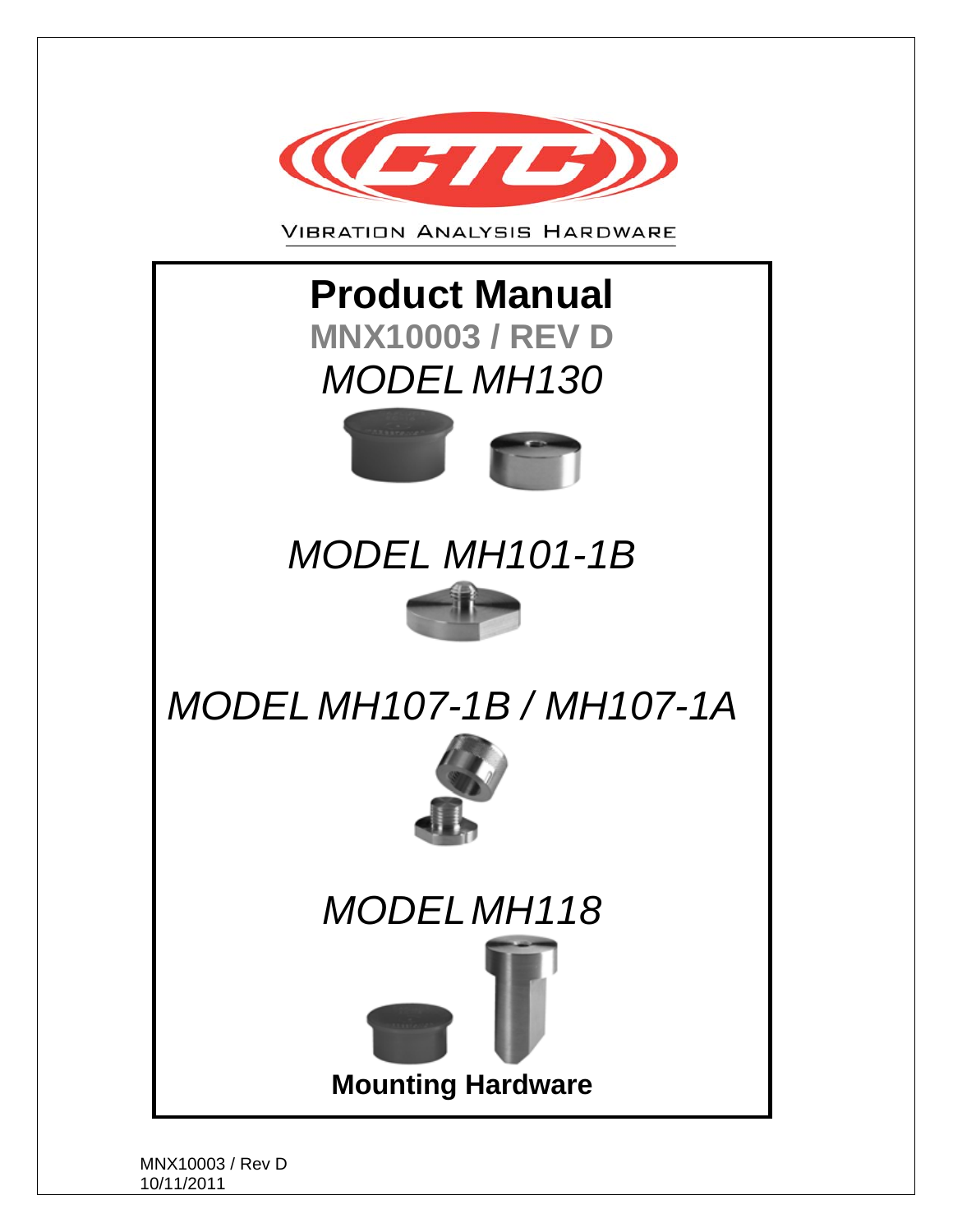## **Contents**

| <b>Section I</b><br><b>Overview</b>                                                                                                                                                                              |  |
|------------------------------------------------------------------------------------------------------------------------------------------------------------------------------------------------------------------|--|
| <b>Section II</b><br><b>Installation</b><br>MH130 Series, MH107-1B, MH101-1B Mounting Hardware 3<br>Permanent/Stud Mounting Surface Preparation  5<br>Sensor Installation onto Mounting Hardware/Stud Mounting 6 |  |
| <b>Section III</b><br><b>Operation</b>                                                                                                                                                                           |  |
| <b>Section IV</b><br><b>Maintenance</b>                                                                                                                                                                          |  |
| <b>Figures</b><br>Figure 5 (Proper Grounding of Twisted Shielded Pair Cable) 7                                                                                                                                   |  |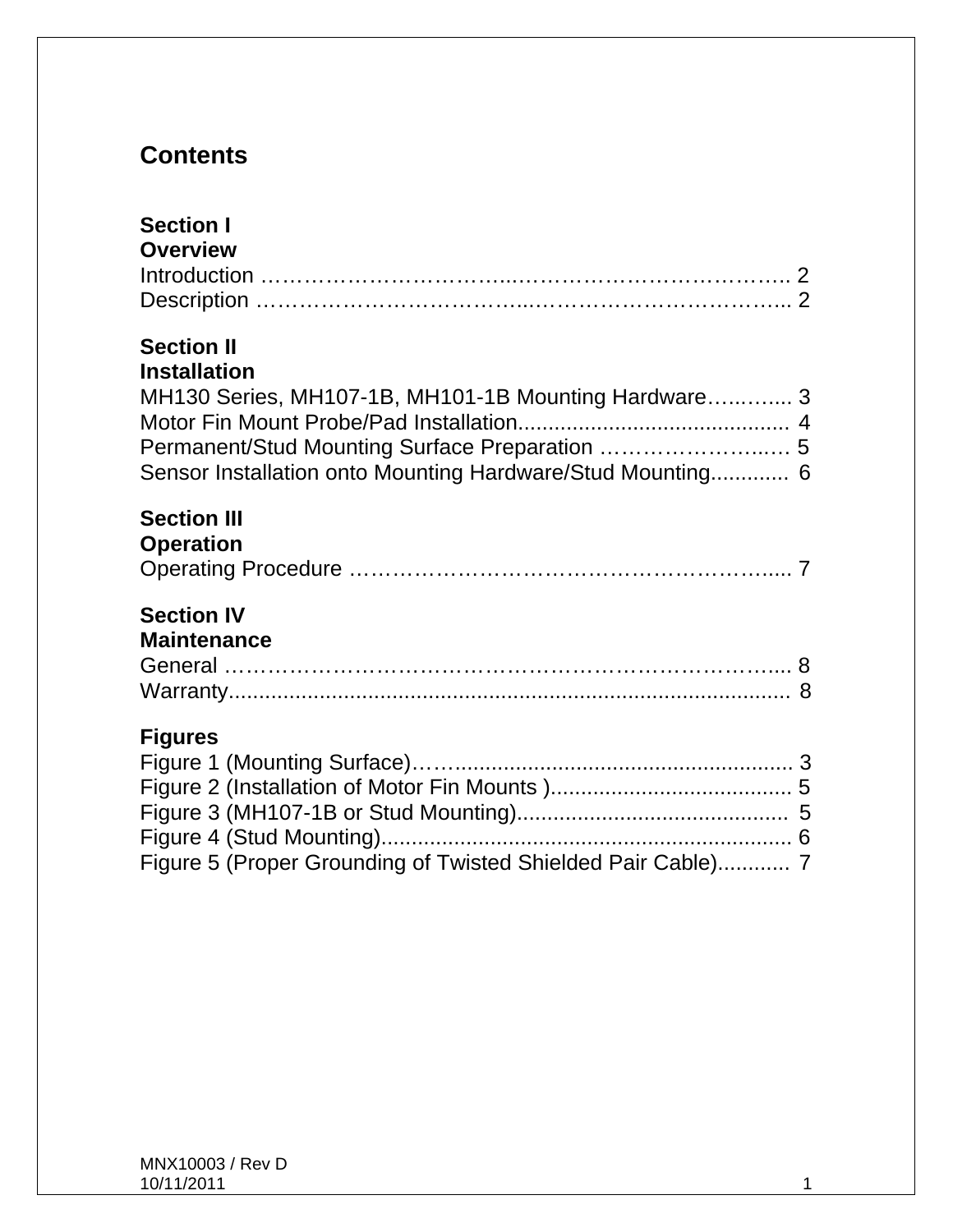#### **Section I Overview**

#### *Introduction*

This document contains information on the operation, installation and maintenance of accelerometers and hardware. This manual is an overview of the system and references the specific component manuals. User manuals are provided with the system for all configurable internal components.

#### *Description*

A vibration sensor must be properly installed to ensure quality data has been collected. Installation includes mounting options for the sensor (adhesive, magnet, permanent, etc) as well as proper connection between sensor and data collector. Adhesive mounting can be performed in a variety of different ways, with numerous applicable adhesives, ensure that the adhesive used in installation matches the application (i.e. gap filling adhesives for fin mounting). Adhesive mounting offers a moderate frequency limit.

Permanent mounting is accomplished using the MH117 spot face tool and a mounting stud. This mounting option allows for the highest vibration frequency limit.

Communication between sensor and data collector is accomplished through proper cabling and connections. Ensure that correct wiring is in place between sensor and data collector.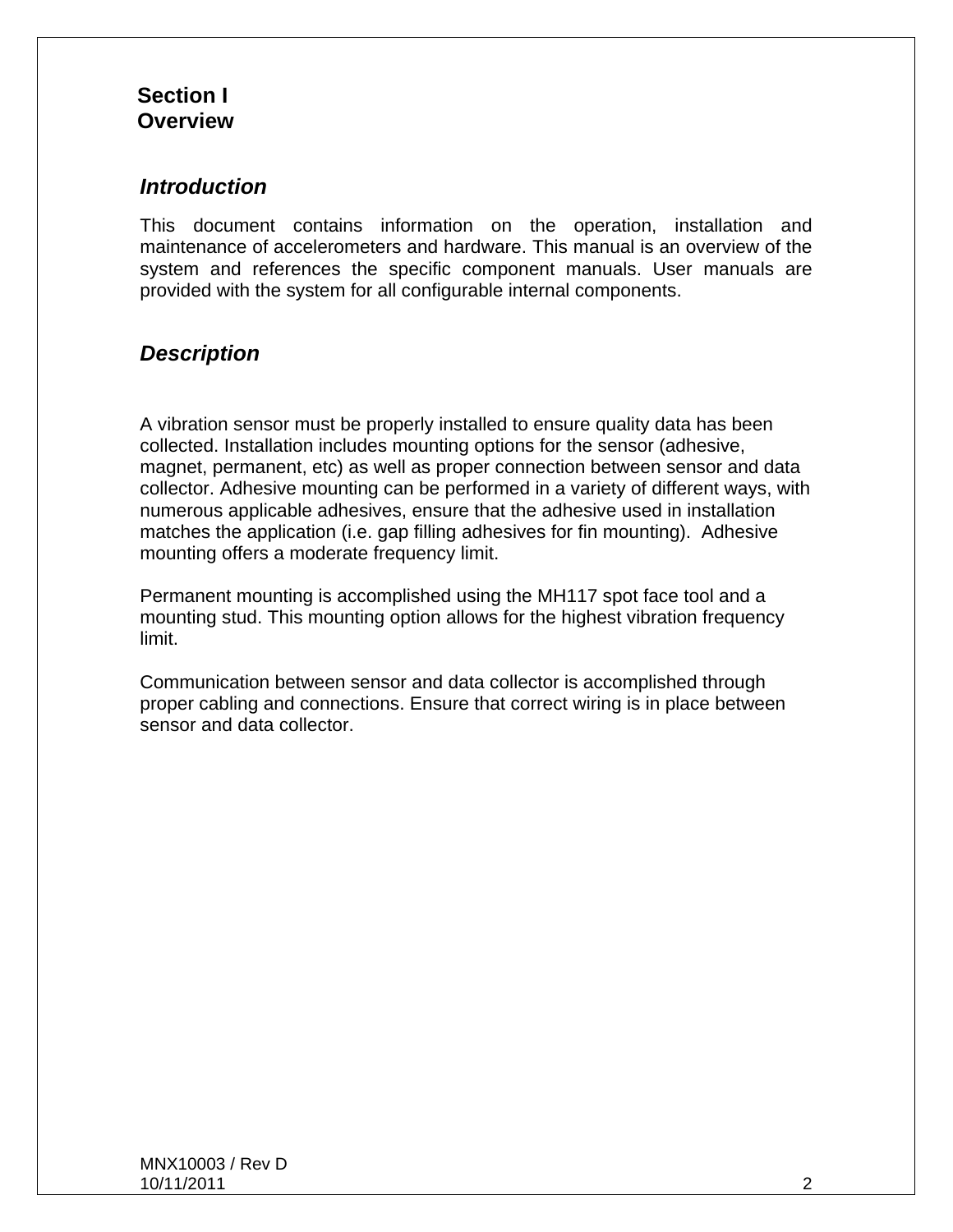#### **Section II Installation**



MH130 Mounting Pads/Magnet Targets With Protective Cap Cover

MH101-1B Integral Stud Mounting Pad



MH107-1B Quick Disconnect Stud with MH107-1A Quick Disconnect Receptacle

#### **Adhesive Mounting Installation: (MH130 Series, MH107-1B, MH101-1B Mounting Hardware)**

- 1. This mounting technique requires a clean surface, free from any residue or paint, to ensure proper bonding of the adhesive.
- 2. A smooth, flat mounting surface is desirable, and can be achieved by milling or grinding at the surface where the mounting disk is to be installed.
- 3. Place a small portion of adhesive on the underside of the mounting base. Flat Surface Adhesive Mounting (*Figure 1*)
- 4. Firmly press down mounting disk to mounting area to force the adhesive out from under the disk.
- 5. Hold disk onto surface until the adhesive can support the weight of the mounting disk, ensuring the disk does not move or "slide" on the adhesive.
- 6. Allow full cure for adhesive prior to installing sensor.



MNX10003 / Rev D 10/11/2011 3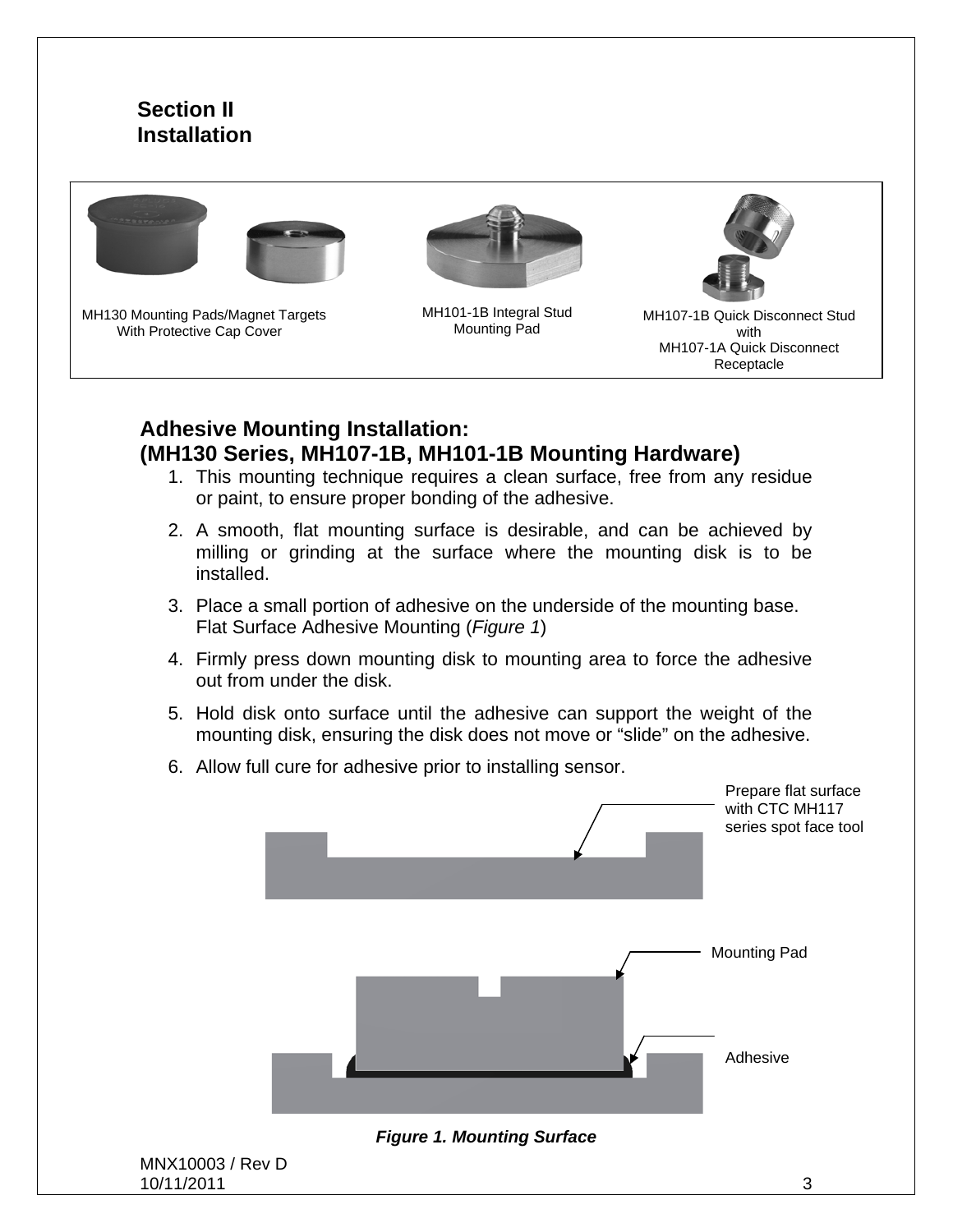

# *Motor Fin Mount Probe/Pad Installation:*

#### **(MH118 Series Mounting Hardware)**

- 1. Prepare cooling fins on motor for mounting by scraping or grinding any paint or debris between cooling fins.
- 2. Clean mounting area with a spray degreaser that will not leave a thin film lubricating residue.
- 3. Mix adhesive.
- 4. Apply adhesive to the sides and the bottom of the probe portion of the motor fin mount probe/pad (the area is roughened to enhance the bonding area).
- 5. Place the motor fin mount probe/pad between the motor fins at the location desired.
	- Correct motor fin mount selection is important. The probe must fit in between the motor fins, and the bottom of the probe must contact the motor casing.
	- For motors that have a space greater than  $\frac{1}{2}$ " between each fin, motor fin mount probe pads with a thickness of ½" are available and will reduce the amount of adhesive needed.
- 6. Firmly press the motor fin mount probe/pad into place, ensuring the bottom of the motor fin mount probe/pad is touching the motor casing (this contact area is where the vibration is transferred from the motor to the sensor).
	- The tip of the motor fin mount probe/pad should be as flat against the motor casing as possible. *(Figure 2)*
	- The motor fin mount probe/pad should not be resting on the top of the fins – if it does, then the bottom of the probe may not be in direct contact with the motor casing. *(Figure 3)*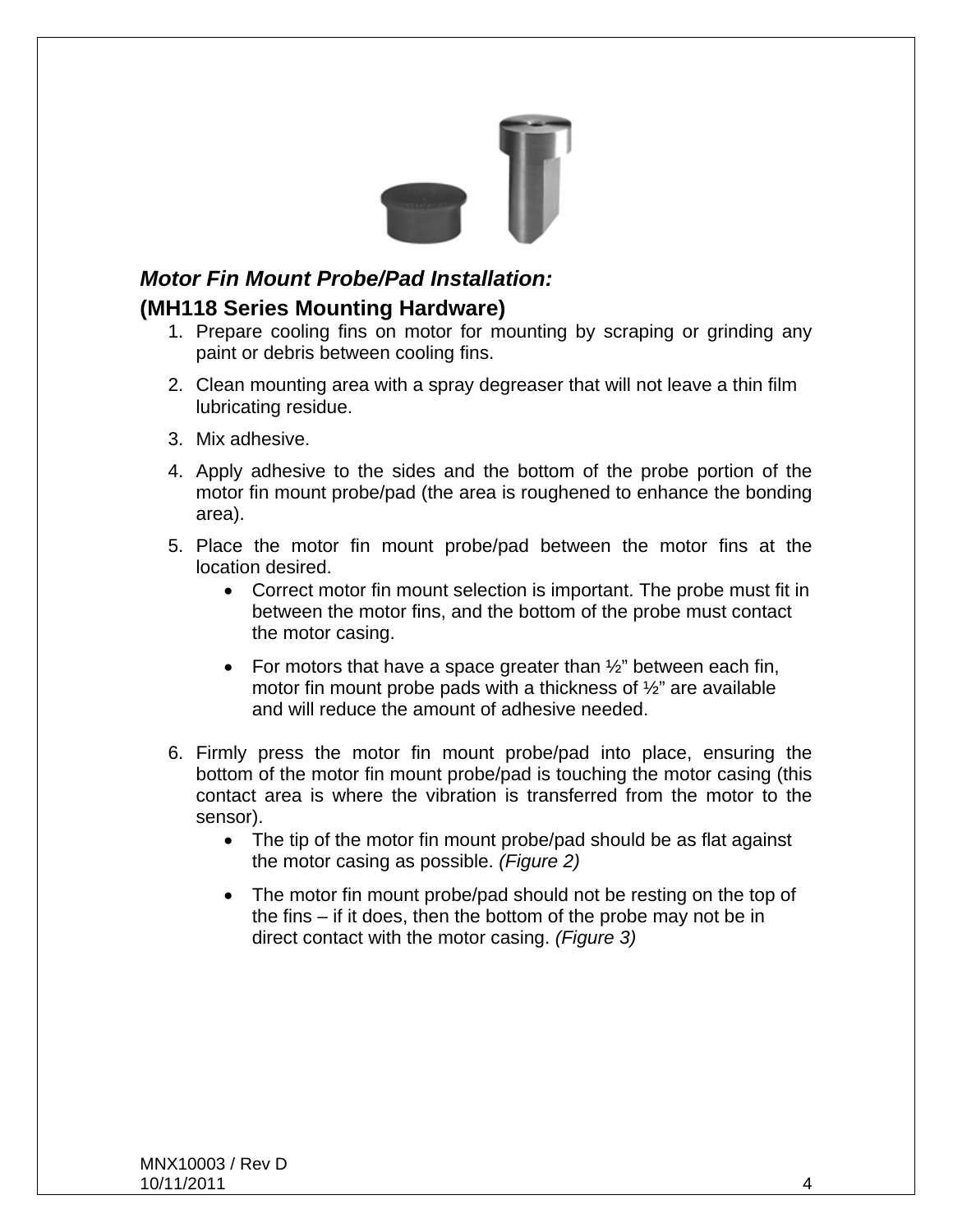

 *Figure 2. Installation of Motor Fin Mounts*

- 7. Use a spatula to redirect any epoxy that has been displaced from the mounting area when pushing the fin mount probe/pad into place.
- 8. Fill in any remaining voids with the adhesive to ensure the motor fin mount will be fixed in place.
- 9. Allow full cure for the adhesive prior to installing sensor.

#### *Permanent/Stud Mounting Surface Preparation:*

This mounting technique requires a smooth, flat mounting surface while tapping a ¼-28 or 10-32 hole for stud mounting. The smooth, flat surface and drilling of a pilot hole can be achieved together by using the MH117 Series Installation Tool Kit.

> Prepare flat surface (32µin) and drill pilot hole for tapping with CTC MH117 series spot face tool  $(\perp 0.003)$

Tap for desired threading (1/4-28 or 10-32)



*Figure 3. MH107-1B or Stud Mounting Accelerometer directly to machine surface*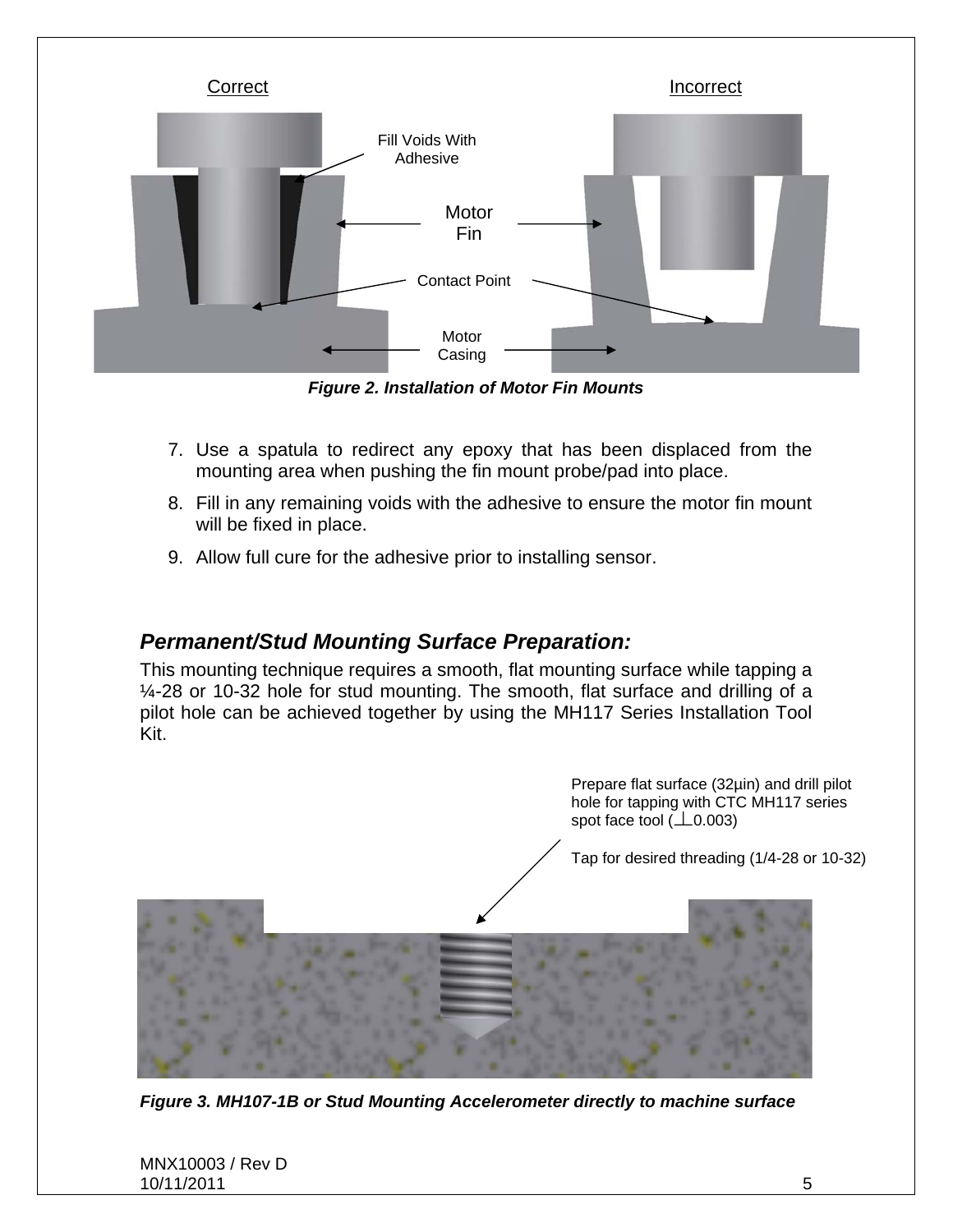#### *Sensor Installation onto Mounting Hardware/Stud Mounting:*

- 1. Hand tighten the sensor to the mounting disk and tighten using 2 to 5 footpounds mounting torque.
- 2. The mounting torque is important to the frequency response of the sensor for the following reasons:
	- a. If the sensor is not tight enough, proper coupling between the base of the sensor and the mounting disk will not be achieved.
	- b. If the sensor is over tightened, stud failure may occur.
- 3. The sensor is now ready to be connected to the cable.

*NOTE: A coupling agent (such as Loctite Thread-Locker Part Number 242 or an epoxy) will maximize the high frequency response of your hardware, but is not required.* 



*Figure 4. Stud Mounting* 

#### *Accelerometers*

All CTC accelerometers feature all welded stainless steel construction for survival in harsh factory environments. A dual case design shields the sensing element from RFI & EMI interference. PZT ceramic sensing elements are utilized to provide the highest signal to noise ratio available, which is critical for use with data collectors, which often integrate an acceleration signal to velocity. Low Frequency noise (ski slopes) are avoided by utilizing an accelerometer with a low noise PZT ceramic sensing element. Shear mode element construction is utilized in low frequency models, which virtually eliminates erroneous output due to thermal transient interference. Thermal transient interference is only an issue at extremely low frequency, and typically is not a factor when utilizing 100 mV/g multi purpose accelerometers, as the low frequency capability of a multi purpose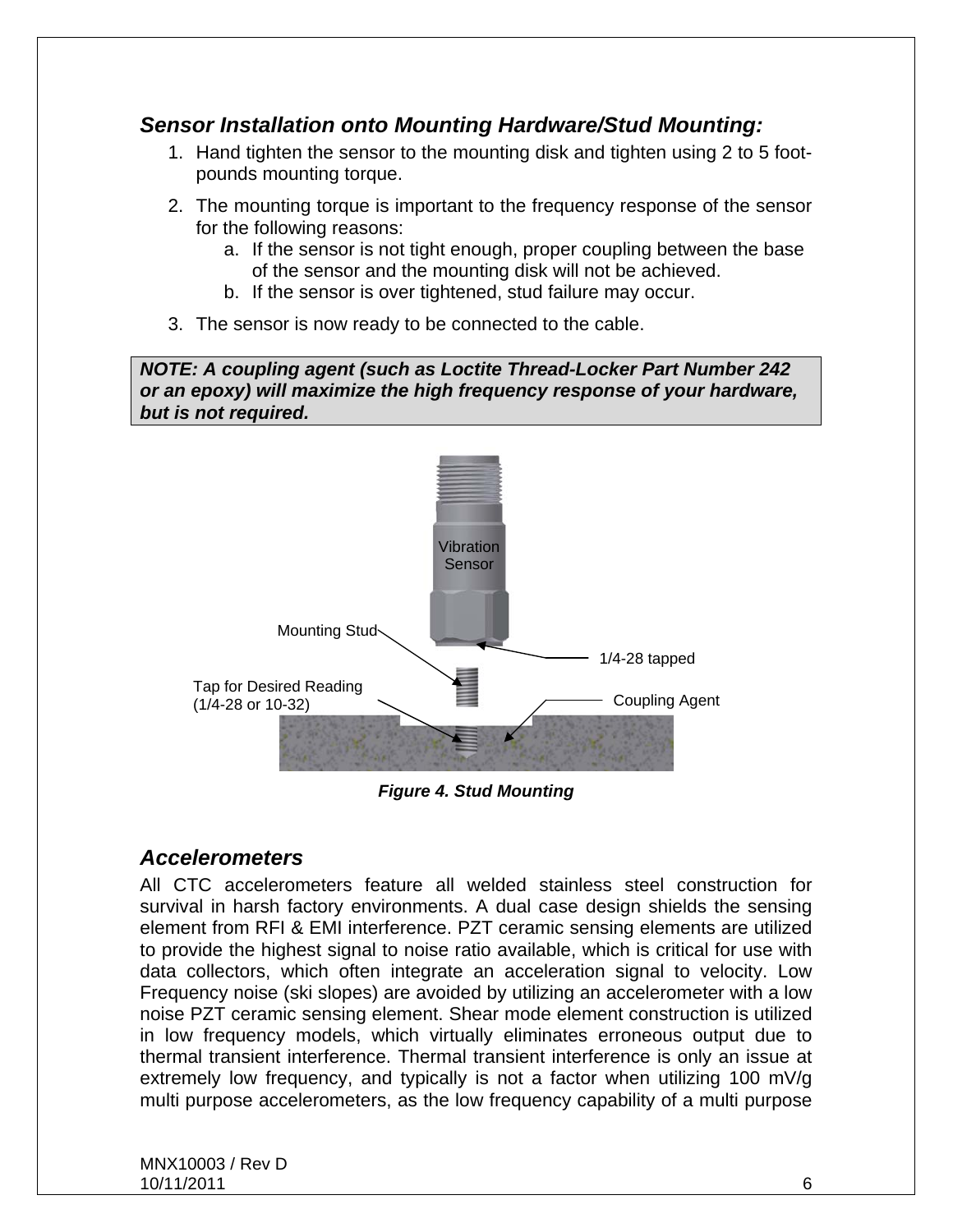accelerometer is generally not capable of measuring frequencies that occur at the thermal transient level. Two pin MIL Spec connectors are used to carry the signal output from the accelerometer, protecting the shielding and hermetic sealing of the accelerometer. Pin "A" is utilized for Power / Signal (+), and Pin "B" is utilized Signal / Common (-). The case of the accelerometer is electrically grounded to machinery that it is mounted to, and electrically isolated from Pin "A" and Pin "B" (see illustration).



*Figure 5. Proper Grounding Of Twisted Shielded Pair Cable* 

#### *Cabling*

CTC Cables are specially manufactured to transmit signals over long distances, while withstanding the rigorous physical demands of harsh factory environments. All CTC cables will accurately transmit accelerometer signals a minimum of 500 feet in a switch box, with NO signal loss or distortion. In many cases, CTC cables will transmit signals up to 2,000 feet (contact an application engineer at CTC for more details). All CTC cables feature twisted shielded pair construction, for interference rejection. A drain wire is provided with the shield, for quick and professional ground. For all CTC cabling, the red conductor is utilized for the Signal/Power (+), the black conductor is utilized for the Signal/Common (-) and the drain wire/shield should be connected to earth ground (See illustration above). Proper grounding of cable shielding will insure clean and interference free data, CTC model's CB102 and CB103 cable incorporate a strength cord within the construction of the cable. Strength cords relieve the tension of the conductors when a cable is being pulled through conduit or tight spaces.